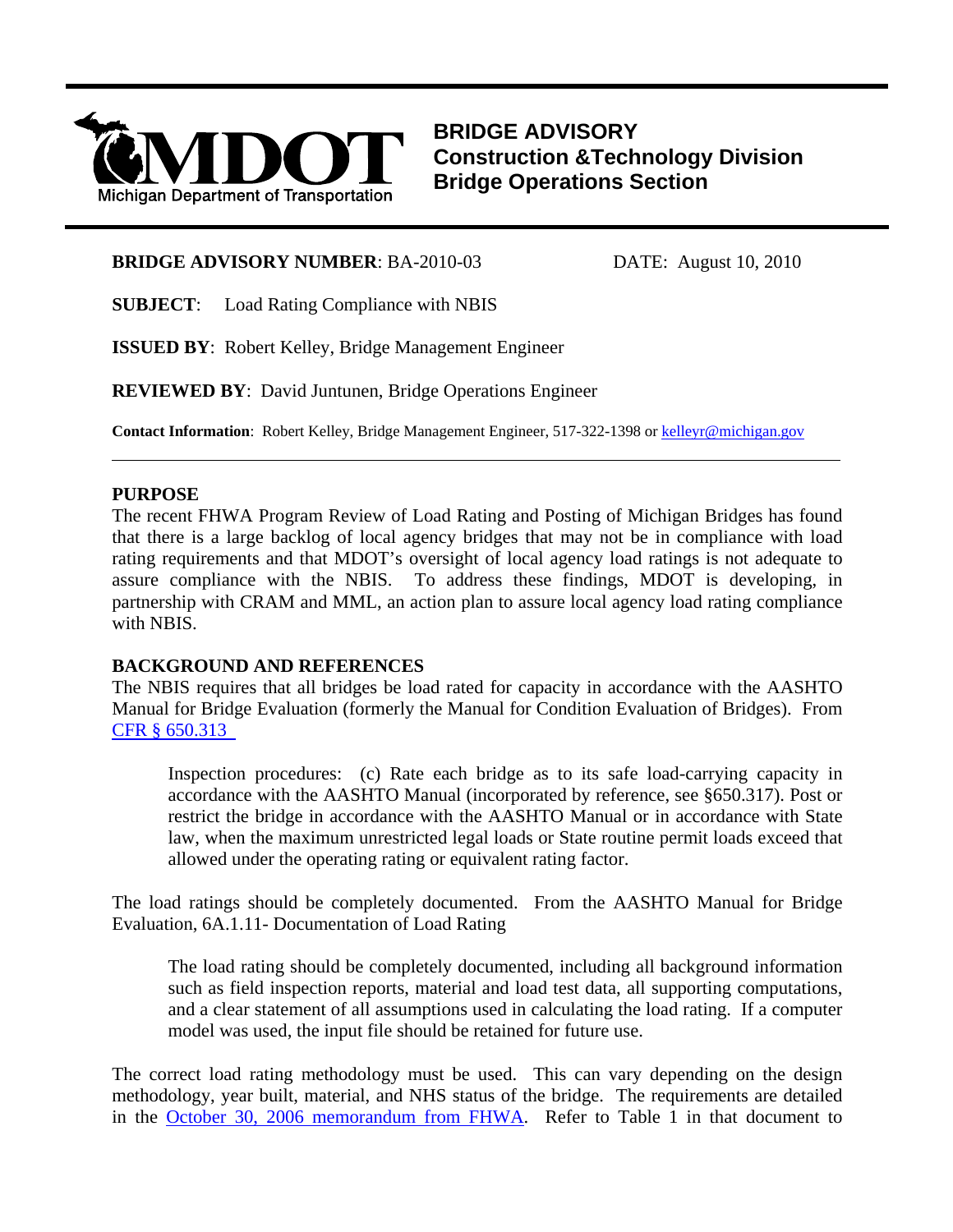determine the proper load rating methodology. The analysis method used is coded in the NBI database as Item 63 (Operating Rating Method) and Item 65 (Inventory Rating Method).

The load rating data must be updated in a timely manner. From [CFR § 650.315 :](http://ecfr.gpoaccess.gov/cgi/t/text/text-idx?c=ecfr;sid=fbd1242e1d192b6eafd0b1158a27b163;rgn=div5;view=text;node=23:1.0.1.7.28;idno=23;cc=ecfr#23:1.0.1.7.28.3.1.7)

(c) For existing bridge modifications that alter previously recorded data and for new bridges, enter the SI&A data into the State or Federal agency inventory within 90 days after the completion of the work for State or Federal agency bridges and within 180 days after the completion of the work for all other bridges.

(d) For changes in load restriction or closure status, enter the SI&A data into the State or Federal agency inventory within 90 days after the change in status of the structure for State or Federal agency bridges and within 180 days after the change in status of the structure for all other bridges.

Local agencies have 180 days to enter and/or correct bridge inventory data from the time of construction, reconstruction, or change in load restriction status. However, load posting signage or bridge closure must be implemented immediately if a public safety risk is determined to exist.

# **COMPLIANCE ISSUES**

An agency can be found in non-compliance with the NBIS for the following reasons relating to load rating:

- Load Rating Not Performed, Or Outdated
- Incorrect Load Rating Methodology
- Load Rating Not Documented
- Data Not Updated In A Timely Manner

In some cases, non-compliance can be identified with a database query. These cases include but are not limited to:

### *Load Rating Not Performed Or Outdated*

- Item 63, Operating Rating Method, is code "5", "No rating analysis performed"
- Item 65, Inventory Rating Method, is code "5", "No rating analysis performed"
- Item 64F Federal Operating Rating  $=$  Item 66 Inventory Rating  $=$  32.7 mT.

### *Incorrect Load Rating Methodology*

- Bridge carries NHS roadway and Item 63 is coded "2", "Allowable stress"
- Bridge carries NHS roadway and Item 65 is coded "2", "Allowable stress"
- Bridge built and/or reconstructed 1994 or later and Item 63 is coded "2", "Allowable stress"
- Bridge built and/or reconstructed 1994 or later and Item 65 is coded "2", "Allowable stress"